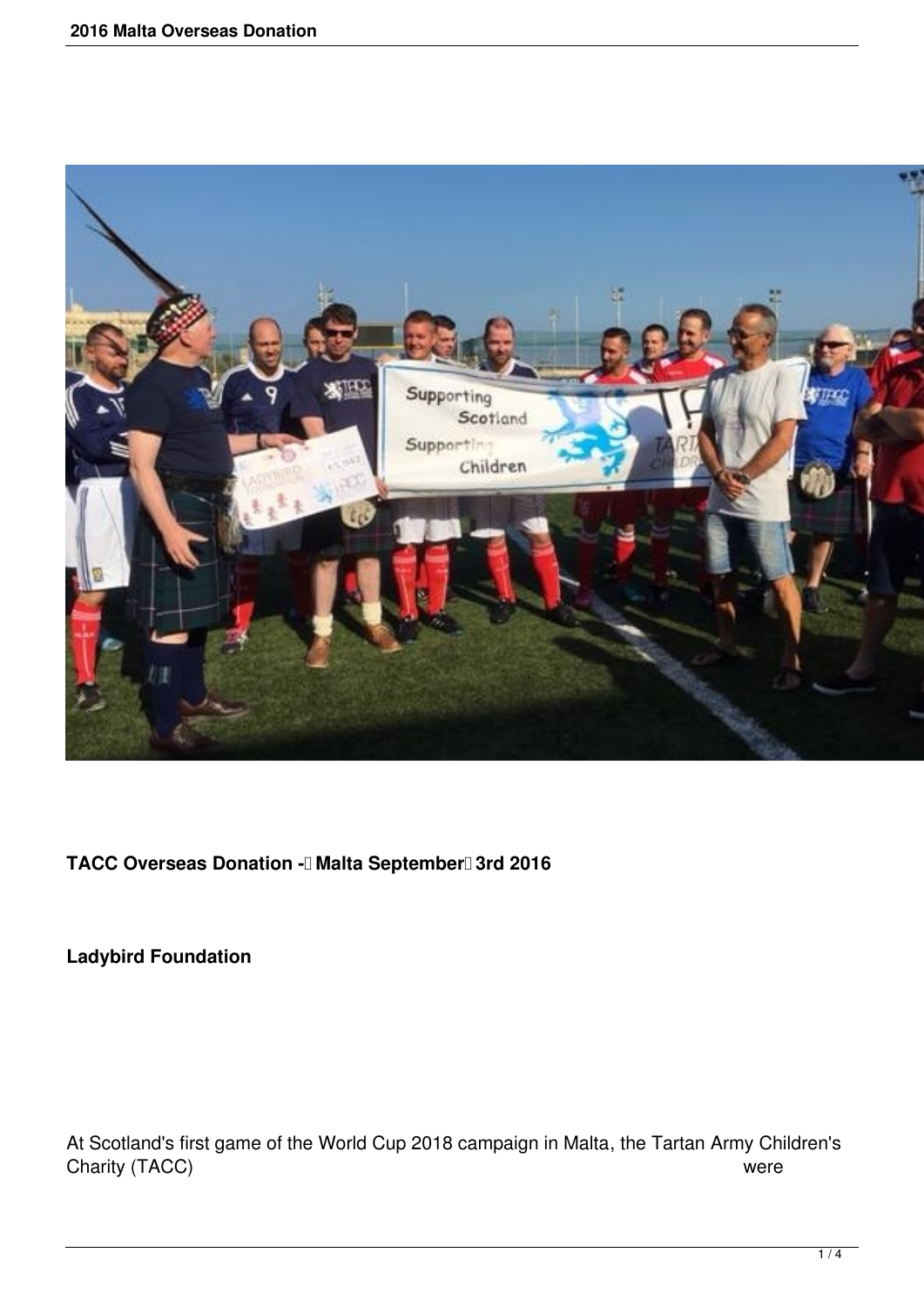## delighted to p

## resent

the Ladybird Foundation with a cheque for 5,942 Euros. The Ladybird Foundation gives children who are terminally, critically or seriously ill the opportunity to go on a dream trip with their families, sadly sometimes their last opportunity to do this. Ladybird said "We would like to thank the TARTAN ARMY CHILDREN'S CHARITY (TACC) for donating the generous sum of EUR 5,942. The funds will be used to send Gilbert and his family to Munich to watch his favourite team Bayern Munich play in the Bundesliga on September 16th. Gilbert received a kidney transplant in 2008 which has now started to fail. He is currently undergoing treatment and will soon be operated again. THANK YOU to all the Scottish fans, it's no wonder that you are renowned as being amongst the best fans in the world."